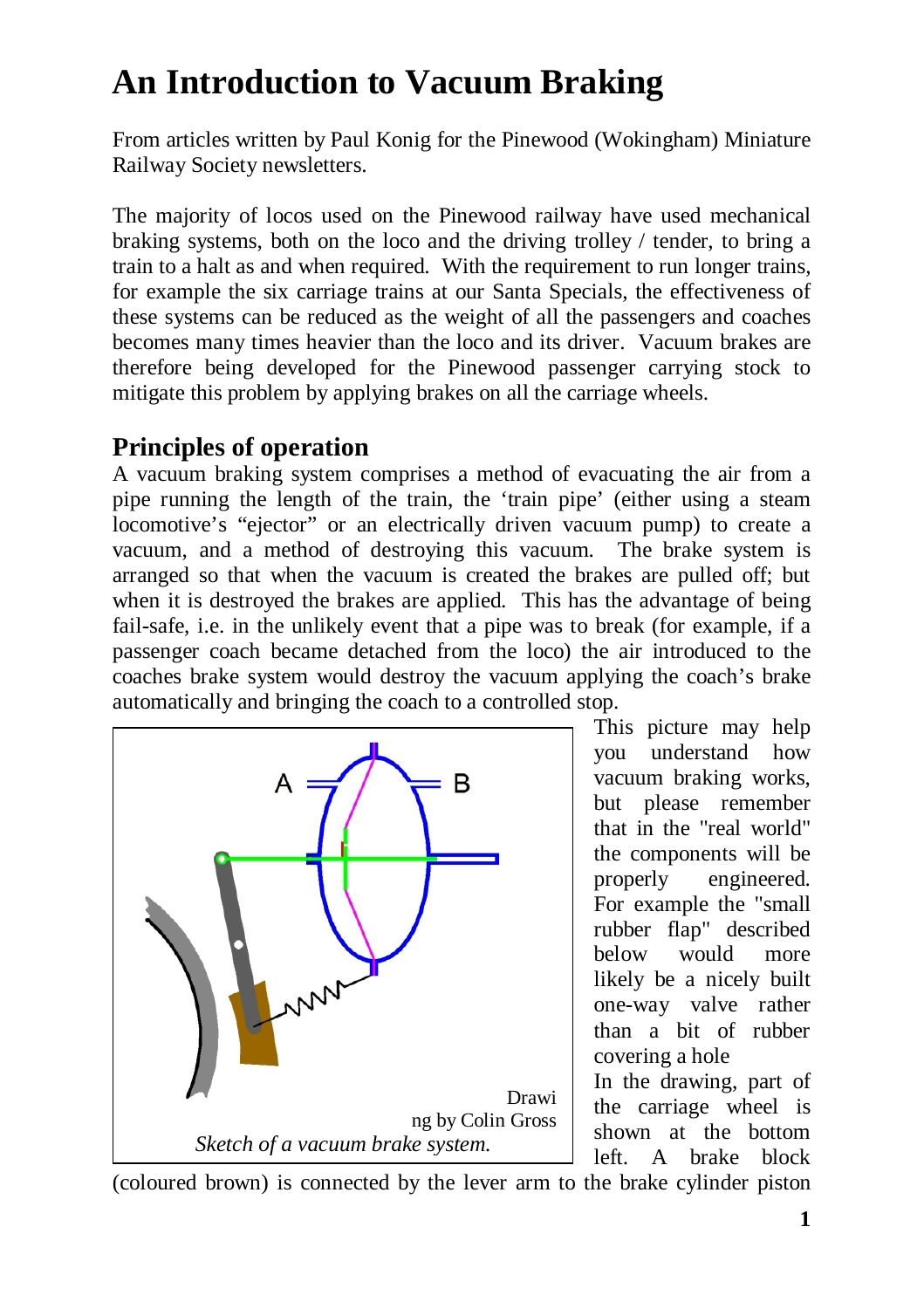and piston rod (bright green). A weak spring is used to pull the brake block away from the wheel, which also moves the piston to the left hand side of the vacuum brake cylinder (coloured blue). Inside the cylinder is a rubber diaphragm (pink) that seals the piston to the cylinder, dividing the cylinder into two halves. The final component (that is rather hard to see) is a small rubber flap (coloured red) that is on the left hand side of the piston. This small rubber flap covers a small hole in the piston. The pipe (A) from the cylinder is connected to the locos ejector (or vacuum pump), via the "train pipe" while the pipe (B) goes to a large tank that acts as a vacuum reservoir.

If you start sucking the air out of the system via pipe (A) the small rubber flap will be sucked away from the piston and you will then also suck the air out of the vacuum reservoir. This will take quite a lot of sucking as there is a lot of air to remove. By convention the amount of vacuum you create is measured in Inches of Mercury, and most miniature railway vacuum braking systems are built so that 15 inches of vacuum will pull the brakes off. So for safety you will keep sucking until you have achieved about 20 inches of vacuum in the train pipe, both sides of the brake cylinder, and in the vacuum reservoir. When you stop sucking the "pressure" of the vacuum will be the same on both sides of the piston, so the weak spring will hold the brake in the off position and the small rubber flap will "spring" back to cover the hole in the piston.

If you now let air into the train pipe the pressure of the air will be greater than the pressure of the vacuum (normal air pressure corresponds to zero inches of Mercury) so the small rubber flap will be pushed firmly against the piston to seal the hole and the piston will be pushed by the air pressure towards the right of the cylinder. This will apply the carriage brake to the wheel.

When you want to release the brake again you will only need to suck the air out from the train pipe and the left hand side of the piston until you reach the same level of vacuum as remains in the vacuum cylinder connected to pipe (B), at which point the weak spring will pull the piston back to the left and release the brakes.

You can see that if the carriage becomes detached from the loco (or other carriages) the air will get in via pipe (A) and automatically apply the brakes on the detached carriage, and similarly the brakes will also be applied to all the remaining carriages attached to the loco. The brake system is "fail-safe".

The only remaining problem is that if you want to remove a carriage from the train its brakes would be stuck on and you could not move the carriage. To overcome this, the vacuum reservoir will have a plug (vacuum relief valve) fitted that can be removed to destroy the vacuum in the reservoir and thus via pipe (B) on the right hand side of the piston. With the pressure on both sides of the piston being equal again (at normal air pressure) the weak spring can once again release the brakes.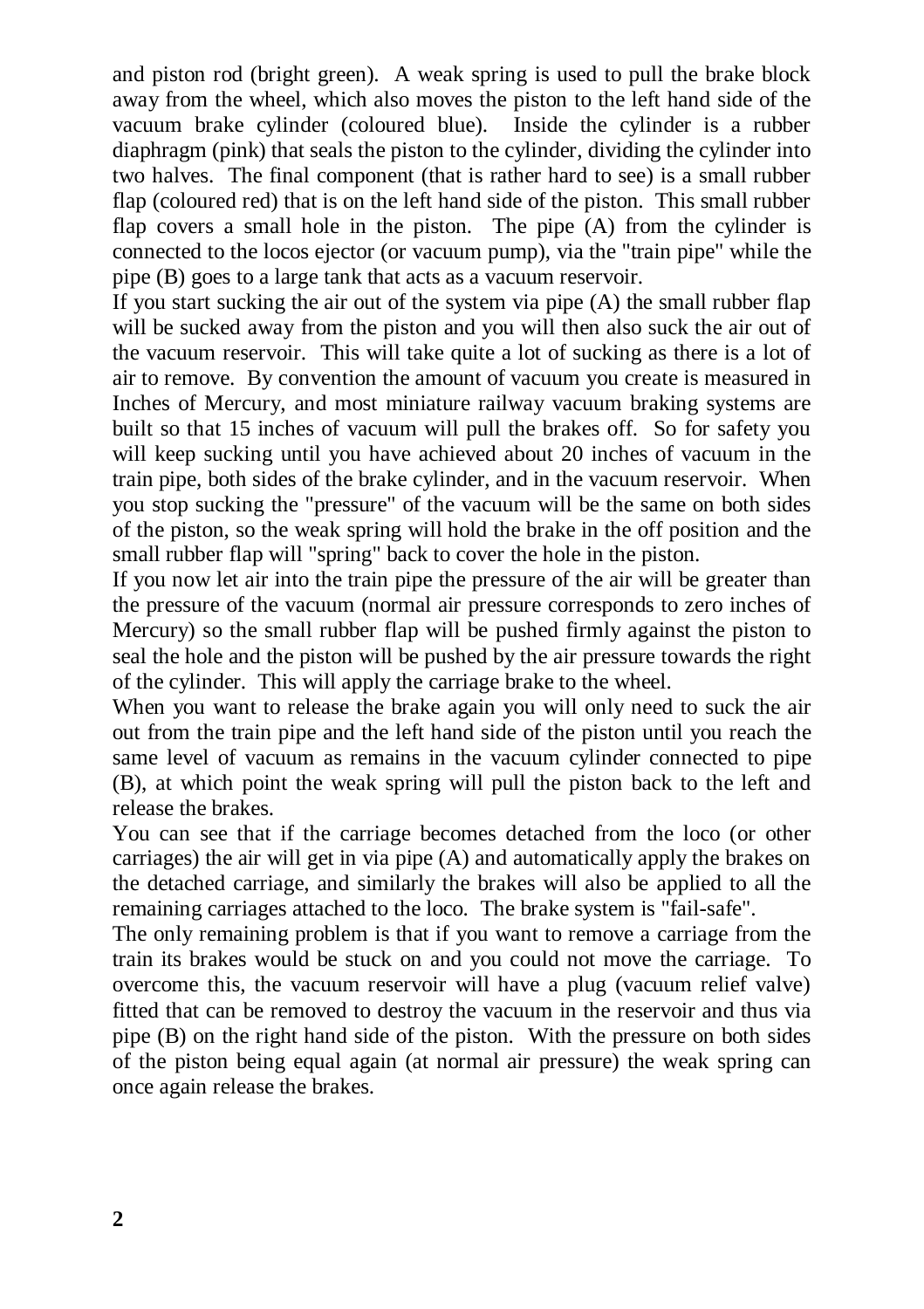## **Pinewood's vacuum brake system**

The schematic drawing on the next page shows the vacuum braking system being developed for our new passenger stock. It is also being retrofitted on all the existing coaches fitted with the 'standard' bogie design.



Where the existing coach bogies preclude the fitting of vacuum brakes, the carriages will be "piped through" to maximise the flexibility of rake formation. The main vacuum pipe running through the system is referred to as the 'train pipe'.

#### **Passenger coach equipment**

Both bogies on the coach are fitted with diaphragms and brake rigging to maximise the braking force and reduce the risk of the wheels locking up under braking. A central vacuum reservoir, to reduce the impact of small leaks on



Photo Paul Konig *A brake diaphragm and linkage fitted to a coach bogie.* 

the overall braking system is installed, as is a vacuum relief valve, which allows the coaches to be used when the vacuum systems are not in operation. **Proprietary** equipment from PNP Railways is used wherever possible.